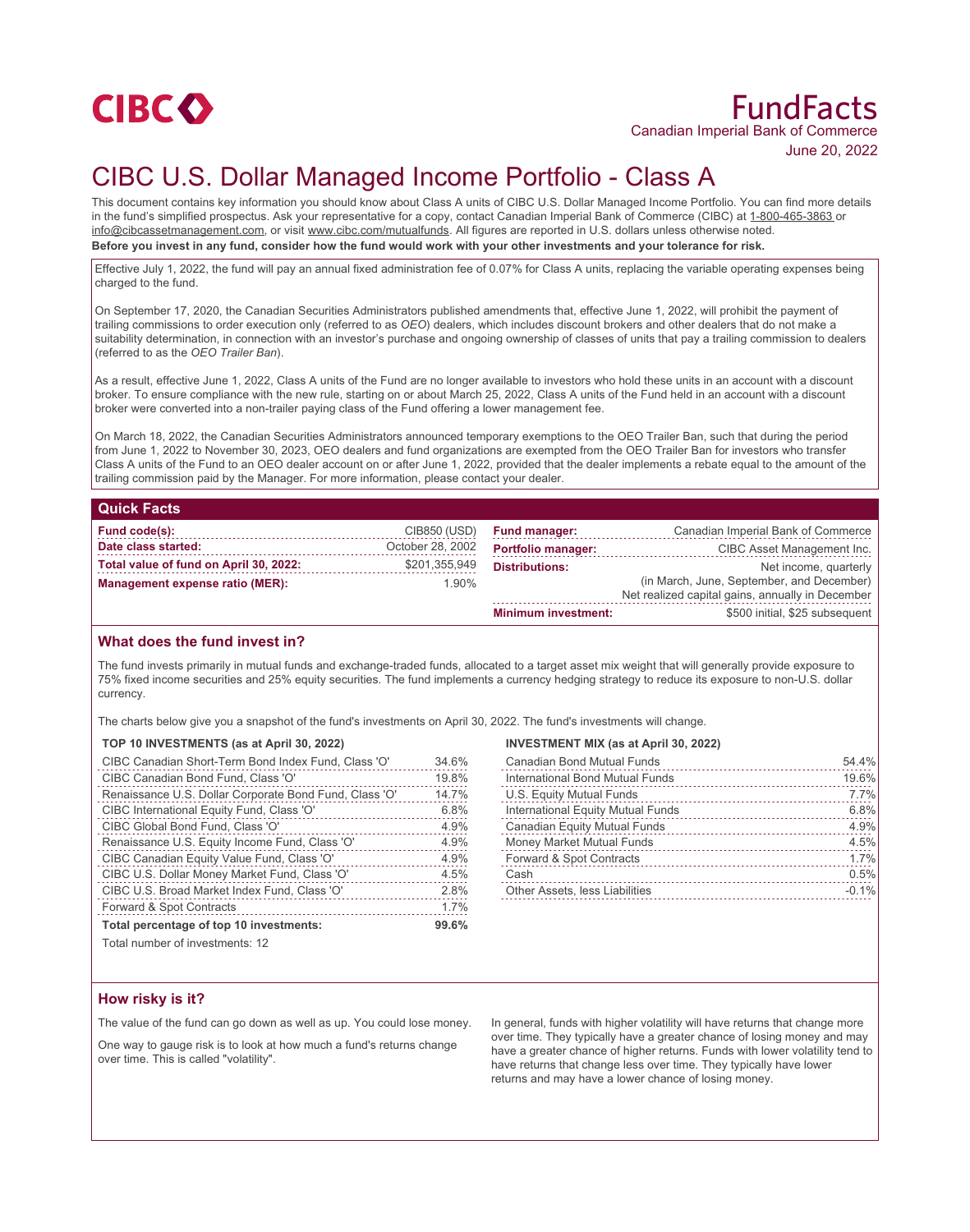### **FundFacts**

#### CIBC U.S. Dollar Managed Income Portfolio - Class A *continued*

For more information about the risk rating, refer to *Investment Risk Classification Methodology* under *Specific Information About Each of the Mutual Funds Described in this Document* in the fund's simplified prospectus. For more information about specific risks that can affect the fund's returns, refer to the simplified prospectus under the section *What* 

Like most mutual funds, this fund does not have any guarantees. You

*are the Risks of Investing in the Fund?* for the fund.

may not get back the amount of money you invest.

#### **Risk rating**

CIBC has rated the volatility of this fund as **Low**.

This rating is based on how much the fund's returns have changed from year to year. It does not tell you how volatile the fund will be in the future. The rating can change over time. A fund with a low risk rating can still lose money.



#### **How has the fund performed?**

This section tells you how Class A units of the fund have performed over the past 10 years. Returns are after expenses have been deducted. These expenses reduce the fund's returns.

**No guarantees**

#### **YEAR-BY-YEAR RETURNS**

This chart shows how Class A units of the fund performed in each of the past 10 calendar years. Class A units dropped in value in 2 of the 10 years. The range of returns and change from year to year can help you assess how risky the fund has been in the past. It does not tell you how the fund will perform in the future.



#### **BEST AND WORST 3-MONTH RETURNS**

This table shows the best and worst returns for Class A units of the fund in a 3-month period over the past 10 calendar years. The best and worst 3-month returns could be higher or lower in the future. Consider how much of a loss you could afford to take in a short period of time.

|                    | Return   | 3 months ending  | If you invested \$1,000 at the beginning of the period |
|--------------------|----------|------------------|--------------------------------------------------------|
| <b>Best return</b> | 6.5%     | June 30, 2020    | Your investment would rise to \$1,065                  |
| Worst return       | $-4.1\%$ | │ March 31. 2020 | Your investment would drop to \$959                    |

#### **AVERAGE RETURN**

The annual compounded return of Class A units of the fund was 2.2% over the past 10 years. If you had invested \$1,000 in the fund 10 years ago, your investment would be worth \$1,238 as at April 30, 2022.

| Who is this fund for?                                                                                                                                                                                                                                | A word about tax                                                                                                                                                                                                                                                                                     |
|------------------------------------------------------------------------------------------------------------------------------------------------------------------------------------------------------------------------------------------------------|------------------------------------------------------------------------------------------------------------------------------------------------------------------------------------------------------------------------------------------------------------------------------------------------------|
| Investors who:<br>• are seeking diversification by having some exposure to the U.S. dollar;<br>• are seeking a high level of regular income with a secondary focus on<br>modest capital growth; and<br>• are investing for the short to medium term. | In general, you will have to pay income tax on any money you make on a<br>fund. How much you pay depends on the tax laws where you live and<br>whether or not you hold the fund in a registered plan such as a<br>Registered Retirement Savings Plan (RRSP) or a Tax-Free Savings<br>Account (TFSA). |
| You must use U.S. dollars to buy this fund.                                                                                                                                                                                                          | Keep in mind that if you hold your fund in a non-registered plan, fund<br>distributions are included in your taxable income, whether you receive<br>them in cash or have them reinvested.                                                                                                            |

#### **How much does it cost?**

The following tables show the fees and expenses you could pay to buy, own, and sell Class A units of the fund. The fees and expenses - including any commissions - can vary among classes of a fund and among funds. Higher commissions can influence representatives to recommend one investment over another. Ask about other funds and investments that may be suitable for you at a lower cost.

#### **1. SALES CHARGES**

There are no sales charges payable when you buy, switch, or sell units of the fund through CIBC Securities Inc. or CIBC Investor Services Inc. You may pay sales charges if you purchase units of the fund through another firm.